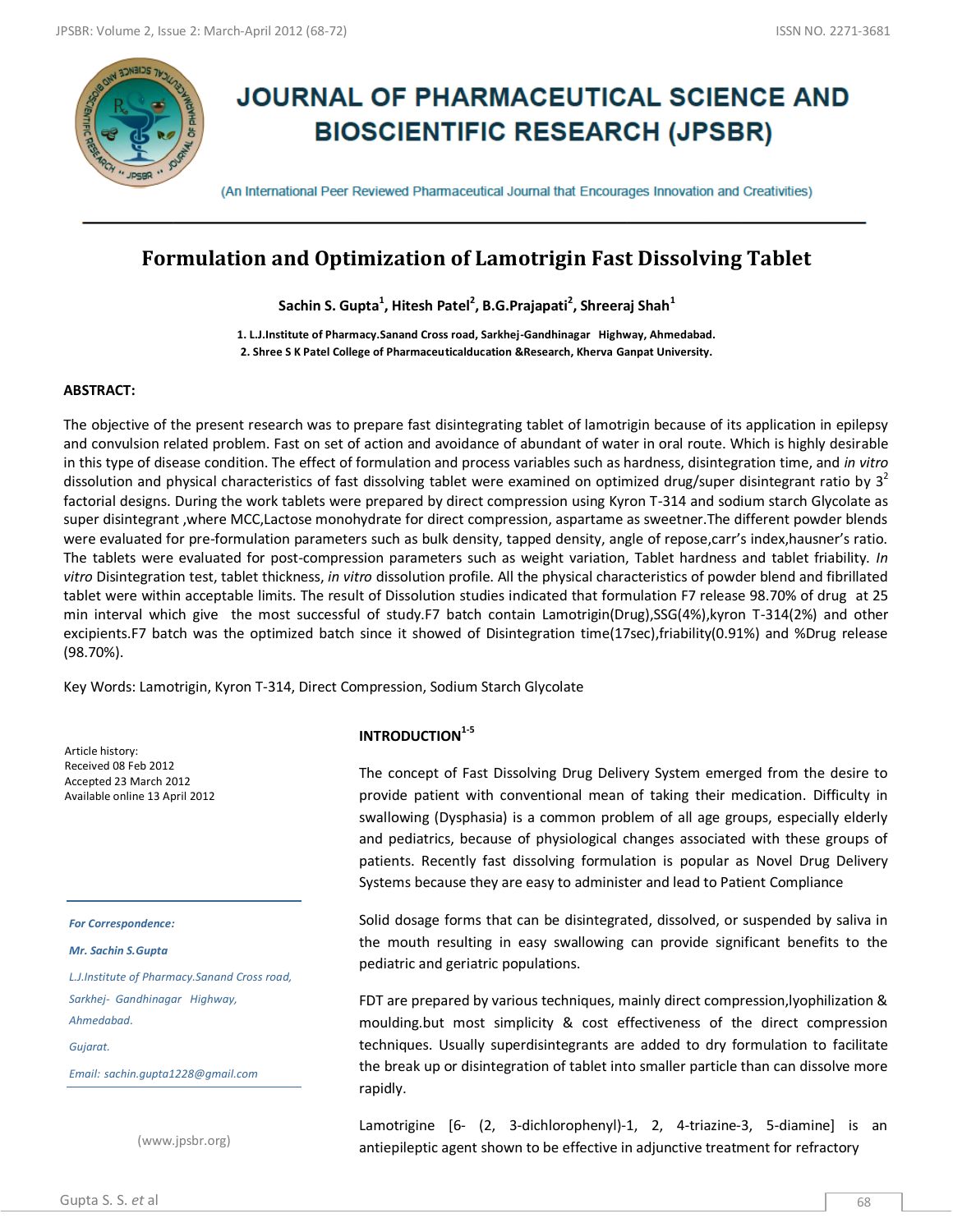Partial seizures and generalized seizures. It works by inhibiting voltage dependent sodium channels, resulting in decreased release of the excitatory neurotransmitters glutamate and aspartate2. It has an elimination half‐life longer than 24 hr so once or twice daily dosing is possible in all patients. Lamotrigine is rapidly and completely absorbed after oral administration with negligible first-pass metabolism (absolute bioavailability is 98%). The bioavailability is not affected by food. Peak plasma concentrations occur anywhere from 1.4 to 4.8 h following drug administration (British National Formulary, 2009).Lamotrigine has a bitter taste. It is very slightly soluble in water (0.17 mg/ml at 25°C).

The object of this study was to formulate lamotrigine ODT using direct compression technique and to clarify the effect of different superdisintegrants like Kyron T‐314, Sodium starch glycolate (SSG), on the disintegrating and dissolution properties of tablets.

#### **MATERIALS AND METHODS**

Lamotrigine was received as gift samples by Concern Pharma Ltd., Ahmedabad. Kyron T‐314 was obtained as a gift sample from Corel Pharma Ltd., Ahmedabad. Microcrystalline Cellulose was obtained as a gift sample from Maple Biotech Pvt.Ltd, Pune.Sodium starch glycolate was obtained as a gift sample from DMV-Fonterra Excipients, Germany.Lactose Monohydrate IP- was obtained as a gift sample from Signet Chemical Corporation Pvt.Ltd. Mumbai. Sodium Steryl Fumarate & Aersoil were obtained as a gift sample from S.D Fine Chem. Ltd.Mumbai. . All other chemicals/solvents used were of analytical grade.

#### **METHODS**

# **Preparation of Fast Dissolving tablets of Lamotrigine<sup>6</sup>**

The critical parameters to formulate a fast dissolving tablet are choice of super disintegrant and optimization of concentration of super disintegrant. The Main criteria for fast dissolving tablet is to dissolving tablet or disintegrate Rapidly in oral cavity in 15-60 seconds without need of water and should have pleasant mouth feel. The super disintegrant (Kyron T-314 & SSG) were used to formulate the tablets. All the ingredient as shown in table **1.**were Co-ground in a pestle & motor then Aerosil & SSF were added &mixed for 10 min.The mixed blend of drug-Excipient was compressed using single punch rotary tablet machine.

# **Full Factorial Design**

A  $3^2$  randomized full factorial design was adopted to optimize

the variables. In this design 2 factors were evaluated, each at 3 levels, and experimental trials were performed at all 9 possible combinations. The amounts of super Disintigrant agent Kyron T-314 ( $X_1$ ) and the amount of SSG ( $X_2$ ), were selected as independent variables. The disintegration time (DT) and percent friability (%F) were selected as dependent variables. Batches of factorial design are shown in **Table 2.**

# **EVALUATION OF OF LAMOTRIGINE FAST DISSOLVING TABLETS**

#### **Hardness<sup>7</sup>**

The prepared tablets hardness was measured by using Monsanto hardness tester. The hardness was measured in terms of  $kg/cm<sup>2</sup>$ .

#### **Thickness and diameter<sup>7</sup>**

Thickness and diameter of prepared tablets were tested by vernier callipers and the average was calculated.

#### **Weight variation<sup>7</sup>**

Twenty tablets were selected at random and weighed individually. The individual weights were compared with the average weight for determination of weight variation. The percentage deviation was calculated and then compared with USP specifications.

#### **Friability<sup>7</sup>**

Friability of tablets was measured by using Roche Friabilator (Electrolab, Mumbai, India). Friability was evaluated from the percentage weight loss of 20 tablets tumbled in a friabilator at 25 rpm for 4 min. The tablets were dedusted, and the loss in weight caused by fracture or abrasion was recorded as the percentage weight loss. Friability below 1% was considered acceptable.

% Friability =  $[$ (Initial weight – Final weight) / initial weight]  $*$ 100

#### **Drug content<sup>4</sup>**

Twenty tablets were powdered; powder equivalent to 50 mg of lamotrigine was accurately weighed and transferred into a 100 ml volumetric flask. Then, the volume was made up to 100 ml with 0.1N HCl. The filtrate was collected and diluted with sufficient amount of 0.1N HCl till the concentration of the drug lies within the standard plot range. The diluted solution was analyzed for the lamotrigine content by UV‐spectrophotometer (UV‐1700 Shimadzu Corporation, Japan) using 0.1N HCl as a blank at 254 nm.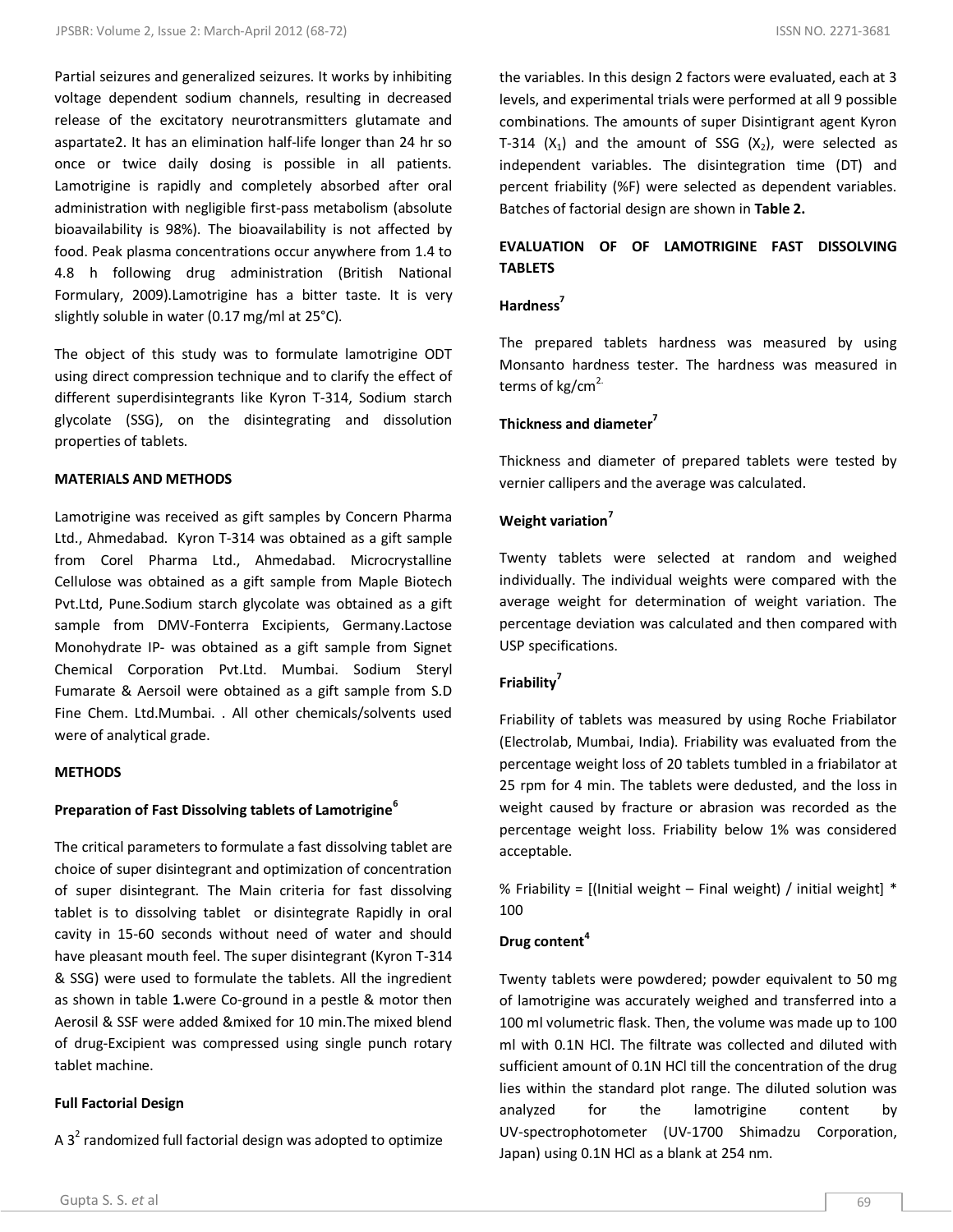| <b>Batches</b> | F <sub>1</sub> | F <sub>2</sub> | F <sub>3</sub> | F <sub>4</sub> | F5   | F <sub>6</sub> | F7   | F8   | F9    |
|----------------|----------------|----------------|----------------|----------------|------|----------------|------|------|-------|
| Lamotrigine    | 5              | 5              | 5              | 5              | 5    | 5              | 5    | 5    |       |
| Lactose        | 95.1           | 96.5           | 97.9           | 96.5           | 97.9 | 99.3           | 97.9 | 99.3 | 100.7 |
| <b>MCC</b>     | 24.5           | 24.5           | 24.5           | 24.5           | 24.5 | 24.5           | 24.5 | 24.5 | 24.5  |
| KyronT-314     | 5.6            | 5.6            | 5.6            | 4.2            | 4.2  | 4.2            | 2.8  | 2.8  | 2.8   |
| <b>SSG</b>     | 5.6            | 4.2            | 2.8            | 5.6            | 4.2  | 2.8            | 5.6  | 4.2  | 2.8   |
| Aspartame      | 1.4            | 1.4            | 1.4            | 1.4            | 1.4  | 1.4            | 1.4  | 1.4  | 1.4   |
| Aerosil        | 1.4            | 1.4            | 1.4            | 1.4            | 1.4  | 1.4            | 1.4  | 1.4  | 1.4   |
| <b>SSF</b>     | 1.4            | 1.4            | 1.4            | 1.4            | 1.4  | 1.4            | 1.4  | 1.4  | 1.4   |
| <b>Total</b>   | 140            | 140            | 140            | 140            | 140  | 140            | 140  | 140  | 140   |

**Table 1.** Composition of Lamotrigine FDT.

**TABLE 2**. Factorial Design Batches of Fast Dissolving Tablet

| Batch code     | $\mathsf{X}_1$ | $\mathsf{X}_2$          |
|----------------|----------------|-------------------------|
| $\mathsf{F}_1$ | $-1$           | $^{\mbox{{\small -1}}}$ |
| $\mathsf{F}_2$ | $-1$           | 0                       |
| $F_3$          | $-1$           | $\mathbf{1}$            |
| $F_4$          | 0              | $^{\rm -1}$             |
| $\mathsf{F}_5$ | 0              | 0                       |
| $F_6$          | 0              | $\mathbf{1}$            |
| F <sub>7</sub> | $\mathbf{1}$   | $-1$                    |
| $F_8$          | $\mathbf{1}$   | 0                       |
| $F_9$          | $\mathbf{1}$   | $\mathbf 1$             |

X1=Amount of Kyron T-314

X2=Amount of Sodium Starch Glycolates

## *In-vitro* **disintegration time<sup>8</sup>**

Disintegration time was determined using USP tablet disintegration apparatus (ED2L Electrolab, India) using 900 ml distilled water without disk at 37°C±2°C temperature. A tablet was placed in each of the six tubes of the apparatus. The time taken for complete disintegration of the tablet with no palatable mass remaining in the apparatus was measured in seconds

# *In Vitro Dissolution studies<sup>8</sup>*

The dissolution study was performed for all batches and marketed conventional tablet formulation by usingapparatus no. 2 or paddle apparatus (Electrolab, TDT 08L) (Indian Pharmacopoeia, 2007). The dissolution medium was 0.1 N HCl (pH 1.2, 900 ml, 37.0  $\pm$  0.5°C). The rate of agitation of the paddle was 50 rpm. Aliquots of 10 ml were withdrawn at specific time interval at 1,3,5,10,15,20,30 min, filtered and absorbance was measured at 254 nm using Shimadzu by UV-1601 double spectrophotometer.

**TABLE 3.** Observation Table:

| Batch No.      | <b>Hardness</b><br>(Kg/cm <sup>3</sup> ) | <b>Disintegration</b><br><b>Time</b><br>(Sec) | <b>Friability</b><br>(% |  |  |
|----------------|------------------------------------------|-----------------------------------------------|-------------------------|--|--|
| $F_1$          | 3.9                                      | 20                                            | 0.84                    |  |  |
| F <sub>2</sub> | 4.2                                      | 17.9                                          | 0.87                    |  |  |
| F <sub>3</sub> | 3.8                                      | 18.3                                          | 0.89                    |  |  |
| $F_4$          | 3.9                                      | 22.5                                          | 0.89                    |  |  |
| F <sub>5</sub> | 3.5                                      | 18.9                                          | 0.94                    |  |  |
| $F_6$          | 3.5                                      | 18.1                                          | 0.95                    |  |  |
| F <sub>7</sub> | 3.4                                      | 17                                            | 0.84                    |  |  |
| $F_8$          | 3.6                                      | 17.5                                          | 0.96                    |  |  |
| F <sub>9</sub> | 3.2                                      | 17                                            | 1.21                    |  |  |

#### **RESULTS AND DISCUSSION**

Nine formulations of Lamotrigine were prepared with varying concentration of two superdisintegrants: Sodium starch glycolate & Kyron T-314 and microcrystalline cellulose, and Lactose Mono hydrate IP were used as diluents (Table 1). For each formulation, blend of drug and excipients were prepared and evaluated for various parameters as explained earlier. The powder blend was compressed using direct compression technique. Bulk density, was found in the range of 0.360-0.528 g/cm3 and the tapped density between 0.470-0.623 g/cm3. Using these two density data hausner's ratio and compressibility index was calculated. The powder blends of all formulations had hausner's ratio less than 1.25 indicates better flow property. The compressibility index was found between 13.5-19.7 which indicates a fairly good flowbility of the powder blend. The good flowability of the powder blend was also angle of repose (range of 24- 34) which is below 40 indicating good flowability. Tablets were prepared using direct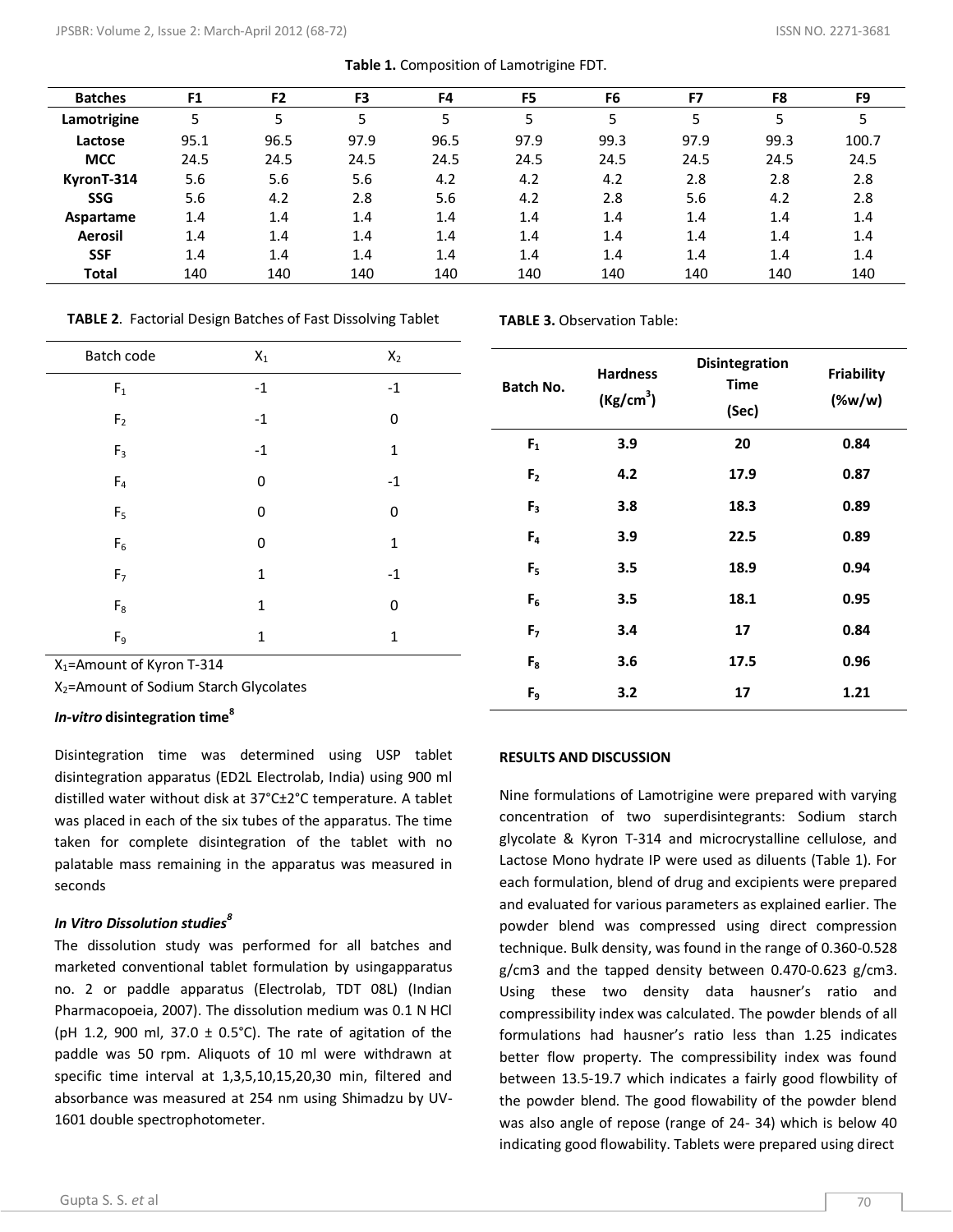| Time(Min) | F <sub>1</sub> | F <sub>2</sub> | F3     | F <sub>4</sub> | F <sub>5</sub> | F <sub>6</sub> | F7    | F8    | F <sub>9</sub> |
|-----------|----------------|----------------|--------|----------------|----------------|----------------|-------|-------|----------------|
| 0         | 0              | 0              | 0      | 0              | 0              | 0              | 0     | 0     | 0              |
| 5         | 21.10          | 21.40          | 20.20  | 22.30          | 21.40          | 23.40          | 24.90 | 19.10 | 17.20          |
| 10        | 36.00          | 33.00          | 38.10  | 38.01          | 36.12          | 34.90          | 39.11 | 29.90 | 30.13          |
| 15        | 62.35          | 61.44          | 63.10  | 63.01          | 60.75          | 62.11          | 68.91 | 58.64 | 57.01          |
| 20        | 82.31          | 80.11          | 81.34  | 83.04          | 79.77          | 80.11          | 86.11 | 71.33 | 70.29          |
| 25        | 90.00          | 9420           | 89.750 | 91.11          | 90.22          | 91.18          | 98.70 | 86.28 | 82.16          |

**TABLE 4.***In Vitro* Dissolution Data Table

compression technique. Since the powder material was free flowing, tablets were obtained of uniform weight due of uniform die fill, with acceptable weight variations as per I.P. The hardness of tablet range b/w 3.25-4.3(Kg/cm<sup>3)</sup> was good mechanical resistance of the tablets shows in Table 3. The *invitro* disintegration time (DT) of the tablets was found to less than 30 sec which fulfilling the official requirements (< 3 min) for fast dissolving tablets (European Pharmacopoeia, 2001) & Friability also lass then 1% which fulfilling the official requirements for tablet as per I.P.(Table 3).

The cumulative percentage drug release of the tablets from the prepared batches tablet formulation is shown in Table 4. It was observed that nearly all the batches showed drug release close to 100% in 0.1 N HCl. In 0.1 N HCl, batch **F7** gave better release profile of around 99% in 25 min as compared to other batches.

## **CONCLUSION:**

The use of superdisintegrants for preparation of fast dissolving tablets is highly effective and commercially feasible. These superdisintegrants accelerate disintegration/dissolution of tablets by virtue of their ability to absorb a large amount of water when exposed to an aqueous environment. Kyron T-314 & Sodium Starch Glycolate used as a superdisintegrants agent increases the porosity of the tablets due to which the absorption of water takes place at high rate that results in breaking of tablets and therefore faster disintegration/dissolution From this research work, it can be concluded that among all the prepared batched from F1 to F9, batch F7 shows optimum characteristic with highest drug release and lowest disintegration time. So the batch prepared by the combination of two disintegrating agent Kyron T-314 (2%) and SSG (4%) was optimized batch.

# **REFERENCES**

1. Lachman L, Lieberman HA, Kanig JL. The theory and practice of industrial pharmacy. Third Edition, Varghese Publication House, Bombay, India 1987: 296‐300.

2. The Science and Practice of pharmacy, Remingtion part-I, 20th Edition-2000, Published by philladelphia college of pharmacy & Science.

3. .Prakash Goudanavar et al,. **"**Development and characterization of lamotrigine orodispersible tablets Inclusion complex with hydroxypropyl β cyclodextrin" International Journal of Pharmacy and Pharmaceutical Sciences 2011;3(3):208-214

4 P.S. Zade , P.S. Kawtikwar, D.M. Sakarkar "Formulation, Evaluation and Optimization of Fast dissolving tablet containing Tizanidine Hydrochloride**"** International Journal of PharmTech Research,2009 1 (1):34-42

5.**.** Vineet Bhardwaj, Mayank Bansal and P.K. Sharma "Formulation and Evaluation of Fast Dissolving Tablets of Amlodipine Besylate Using Different Super Disintegrants and Camphor as Sublimating Agent" American-Eurasian Journal of Scientific Research 2010 5 (4): 264-269

6.C. Patil1 et al**., "**Effect of various superdisintegrants on the drug release profile and disintegration time of Lamotrigine orally disintegrating tablets" African Journal of Pharmacy and Pharmacology January 2011 5(1): 76-82,

7. Swamy PV,et al.,. "Or dispersible tablets of meloxicam using disintegrant blends for improved efficacy." Indian J Pharm Sci 2007; 69(6): 836‐840.

8.Pankaj P. Amrutkar, Sanjay B. Patil, Abhijeet N. Todarwal, "Design and evaluation of taste masked chewable dispersible tablets lamotrigine by melt granulation" International Journal of Drug Delivery 2010 2 183-191